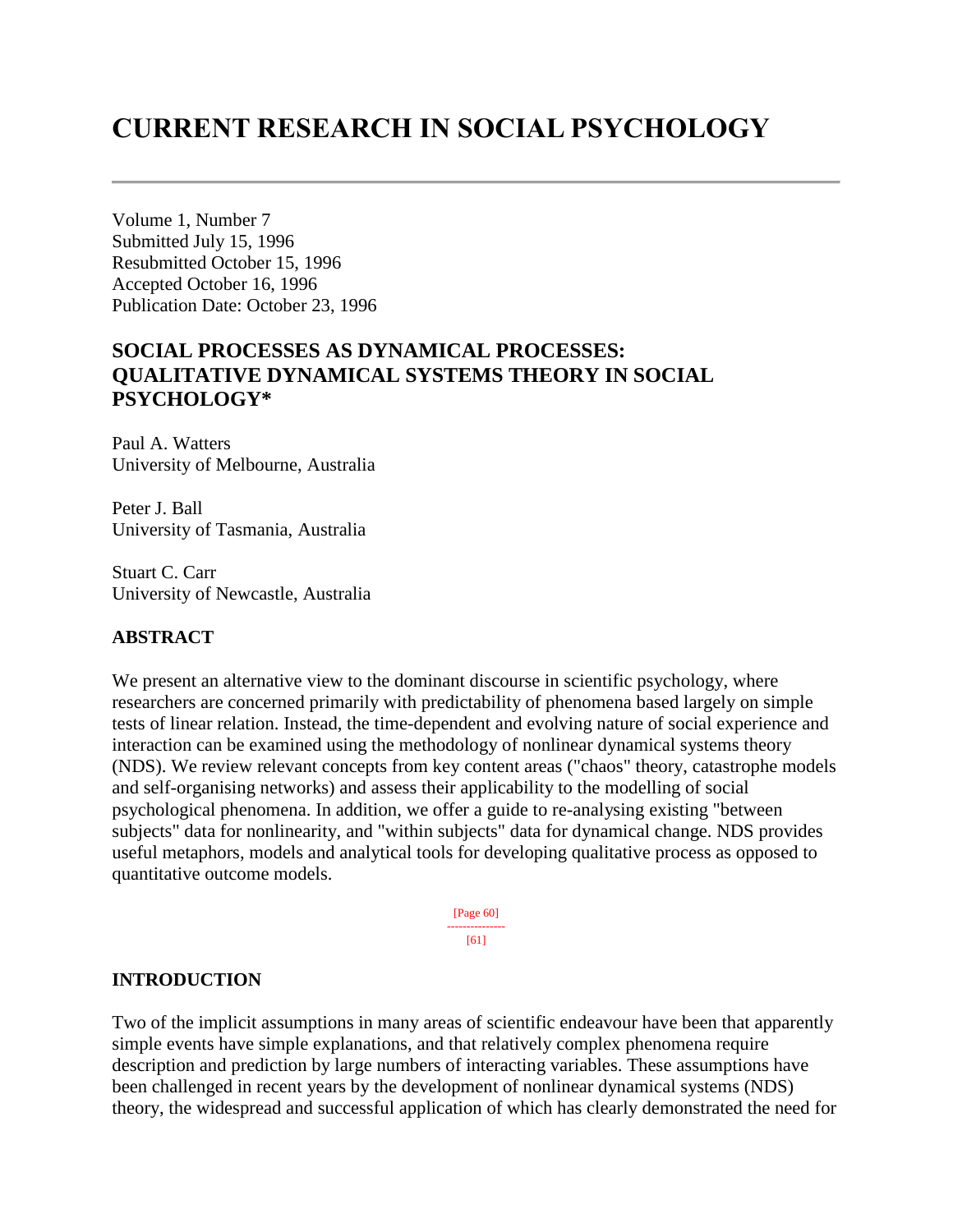a revision of our ideas concerning causality, determinism, and particularly reductionism in science.

NDS theory is an area of mathematical research that attempts to characterise, predict and provide explanations for phenomena which appear to exhibit complex and often apparently random behaviour. It also seeks to uncover the mechanisms by which this behaviour can be deterministically generated from simple differential equations, requiring few degrees of freedom.

Such systems are of particular interest to social psychology, where analyses using the general linear model have failed to account for large classes of phenomena (see Vallacher & Nowak, 1994, for a review). This is a serious practical problem in studies which employ complex multivariate linear analytical techniques, since each variable and factor level is presumed to have a linear and temporally-stable relationship with all other variables. Clearly, for many systems, linearity is an insufficient basis for a realistic understanding of social phenomena.

Nonlinearity, by definition, refers to the existence of relationships between variables that are not exclusively linear. This does not mean that relationships of interest are always nonlinear indeed, the cusp catastrophe, a popular nonlinear model, describes relationships which are linear some of the time, but during particular zones, undergo nonlinear qualitative state changes. Coupled with the concept of dynamics, and of systems not at equilibrium, it is possible to explore complex relationships which exhibit spatiotemporal variability. For example, so-called "chaotic" systems generated from deterministic equations display predictable steady-states of activity for certain parameter ranges, after which there is apparently random divergence from states of equilibrium.

NDS offers new paradigms and methodologies which may be of great utility in understanding social behaviour for which analyses using the traditional techniques based on the general linear model, such as the analysis of variance, have not worked. For example, it is difficult to understand attitude-change as a process without either a valid temporal model or related statistics (see Eiser, 1994, for a review). Although the correlation has been used successfully in many fields of endeavour, it can obscure the dynamic and nonlinear relationships between variables which may form the basis of the system's behaviour. It is in this context that NDS theory can enhance some aspects of social psychological theory. In particular, the work of Eiser (1994), Vallacher and Nowak (1994), and Guastello (1995) has pioneered the development of both metaphor and methodology for a dynamical social psychology.

# **DYNAMICAL SYSTEMS**

We would like to briefly outline three areas of nonlinear dynamics which are thematically interrelated, and highlight their salient properties for social psychological explanations of social behaviour. Firstly, the concept of a deterministic dynamical system is linked to what is known as a chaotic system. In traditional terms, according to the Poincare-Bendixson Theorem, there are only two kinds of solutions for dynamical systems - point attractors or limit cycles. Point attractors are characterised by a convergence to a stable point, and cyclic attractors repeat the same path in phase space over a constant number of iterations. Obviously, while these two systems are both potentially dynamic and nonlinear, they are entirely predictable.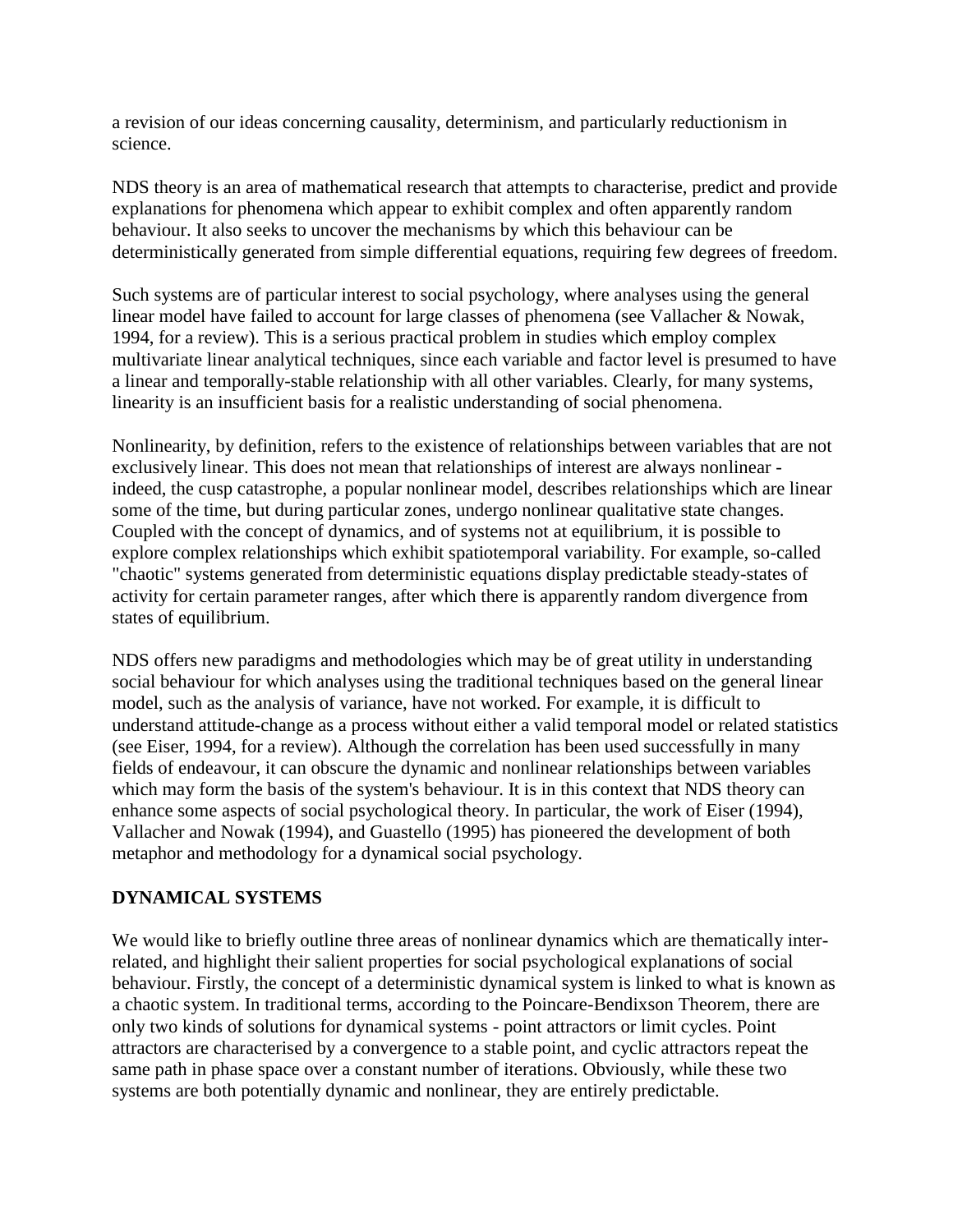[61] --------------- [62]

However, Lorenz (1963) by the use of a numerical simulation of differential equations, uncovered a third possible state, the chaotic state. This discovery had been foreshadowed by the curious topological forms investigated by Poincare in the previous century, which defied contemporary scientific explanation. "Chaos theory" is significant because it provides a deterministic account of interesting behaviour which appears to be random. Thus, it is possible to generate such behaviour from known equations. This gives rise to the possibility of understanding so-called random systems as the solutions to differential equations, and in a sense, makes many statistical analyses redundant if the system can be correctly identified.

Thus, the model of convection currents developed by Lorenz (1963) was able to reproduce many of the qualitative features of weather patterns by simple deterministic equations, and demonstrated the inherent limits of weather prediction. Lorenz's model can thus be used for short-term weather prediction, but its sensitivity to small changes in convection parameters means that the system may exhibit a large number of possible solutions, many of which are simply not estimable over the long-term evolution of the system. However, simulation of many possible solutions to the equations has provided further insight into the generation of particular weather patterns.

The qualitative dynamics of this model have been widely- propagated in the popular press, with the two characteristic attractors becoming an icon for the "new" mathematics of chaos, as well as literally representing the trajectories of solutions to the Lorenz equations.

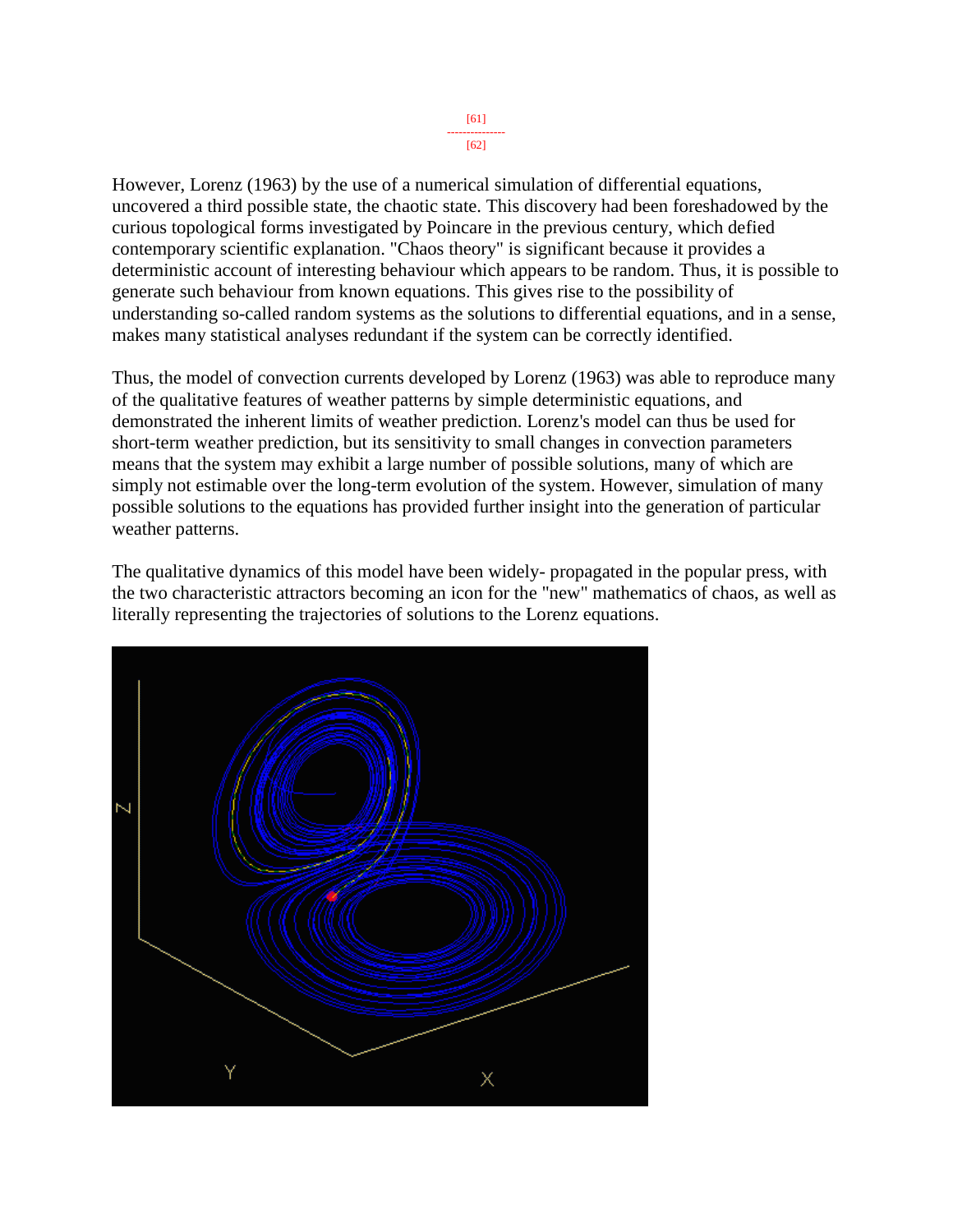# **Figure 1**

Figure 1 demonstrates the complex phase space of Lorenz's model: note the basically cyclic nature of the trajectories, up to a point where they "cross over," and then diverge slightly from their previous path. It is this divergence which signals the onset of chaos, and is the factor that gives rise to the possibility of generating a large number of qualitatively different weather patterns (in this example). It is technically known as a bifurcation, and represents an abrupt qualitative state change in the relationship between two variables influenced by a "splitting factor", giving rise to the possibility of multiple solutions to qualitatively different states for the system.

> [62] --------------- [63]

# **CATASTROPHE THEORY**

Catastrophe theory (Thom, 1975) utilises the concept of bifurcation in conjunction with a complementary characteristic known as hysteresis. Where there exists a known bimodality, or discontinuity, between two variables, the process of "jumping" from one level of the function to the other is known as hysteresis. This process facilitates rapid qualitative change in the dynamics of a system. A first-order catastrophe model, known as a "fold," describes the relationship between two variables whose relationship is known to contain hysteretic zones. Figure 2 demonstrates the effect of hysteresis on a well known system. When this feature is observed in a system, but only for a particular range of values of another variable, then a second-order catastrophe exists, known as the "cusp" catastrophe. In this case, the splitting factor (as the third variable) moderates the relationship between the first two variables, giving rise to both a stable relationship (for low values) and an unstable relationship (for high values).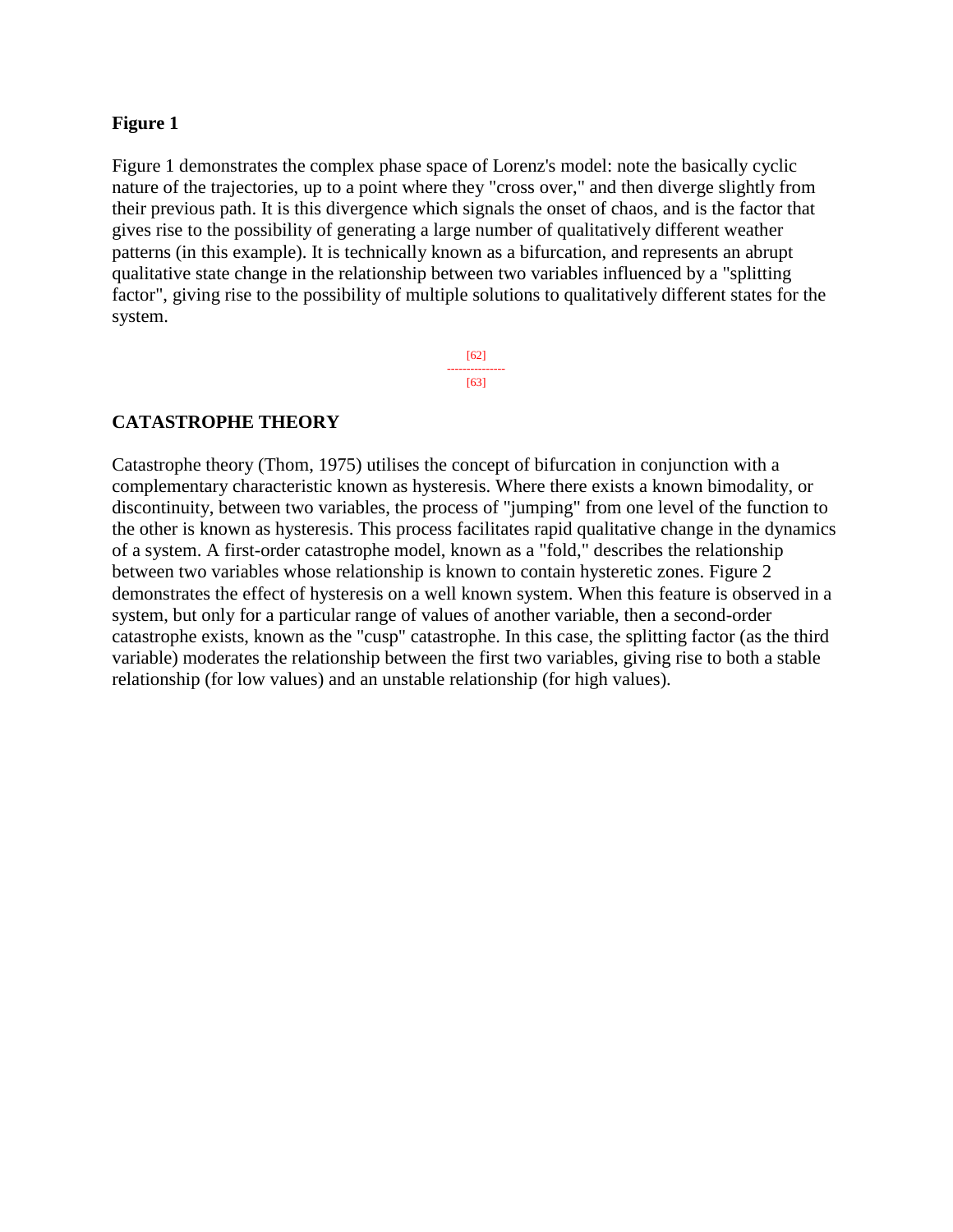

#### **Figure 2**

The topology of the cusp catastrophe model is potentially the most useful of the seven elemental catastrophes for analysing existing psychological data for which there does not exist a unique functional relationship between two variables over certain parameter ranges of a third variable. The critical points at which the relationship breaks down become powerful sources of information for both the understanding of the relationship, and evaluating its morphogenetic properties--that is, critical qualitative form changes as a function of time. Using these properties, cusp catastrophe models have been applied to several social psychological problems, in areas as far-ranging as prison disturbances (Zeeman, Hall, Harrison, Marriage, & Shapland, 1976), organisational dynamics (Guastello, 1982), sociolinguistics (Ball, Giles, & Hewstone, 1985) and health- beliefs in Africa (Carr, Watters, & MacLachlan, 1996).



#### **SELF-ORGANISING SYSTEMS**

A third body of work concerns systems which exhibit self- organising behaviour (Haken, 1977), according to some dynamical algorithm which specifies local interactions between simple units. In particular, cellular automata models, pioneered by Von Neumann (1964) may be very relevant for the formal study of dynamics in social interaction. The behaviour of each of the cellular units can generally influence its nearest neighbours, who in turn influence all other units that they are connected to, by several distinct mechanisms: through bistability, or the change from one steady state to another by exceeding some threshold; excitability, or the ability to induce patterns of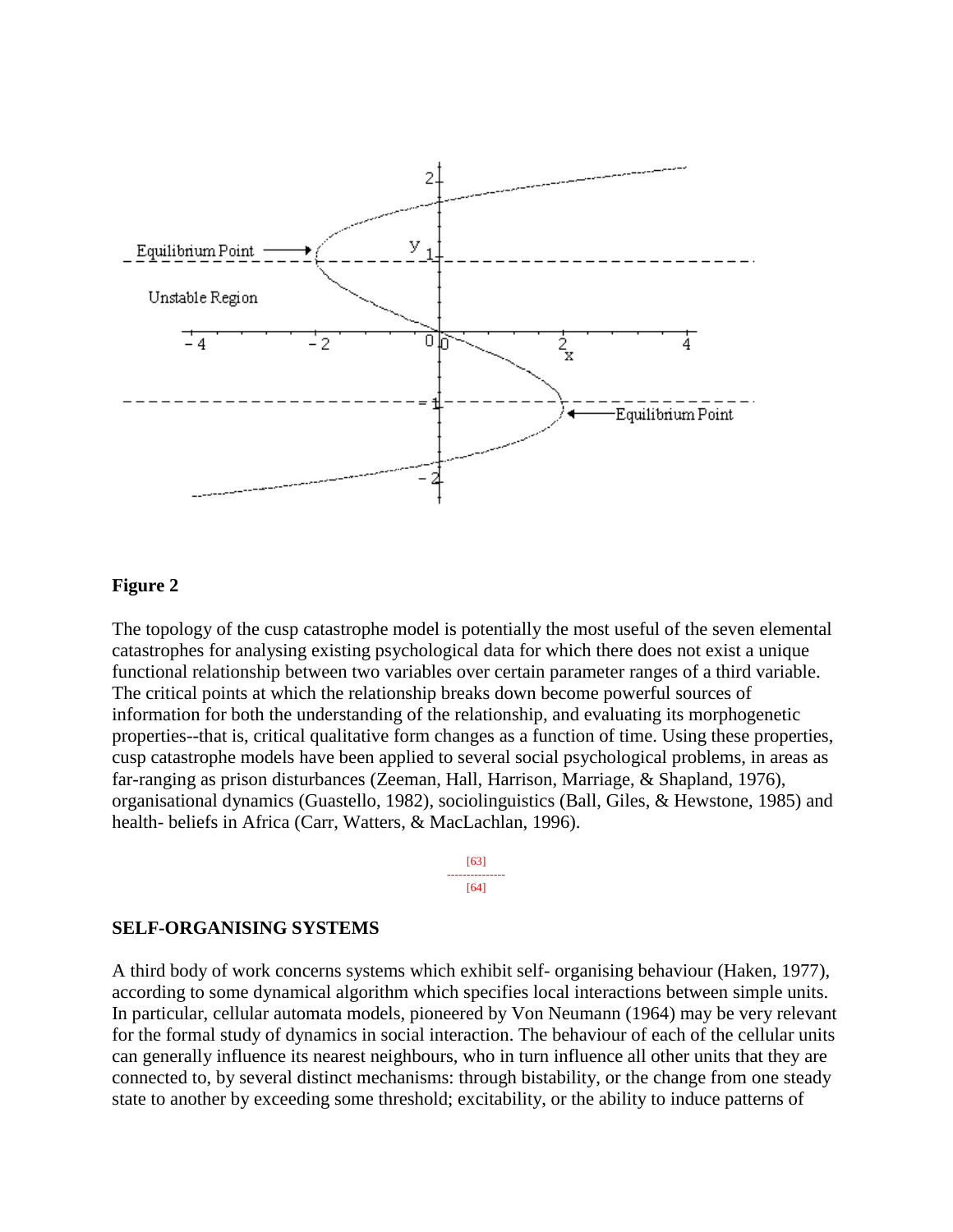activity in spatially-related units through irregular pulses; and through oscillation or regular cyclic influence. The emerging patterns can represent many apparently "social" phenomena: cooperation, competition, feedback, social comparison and influence.

The latter topic has received considerable attention from Nowak, Szamrej and Latane (1990), who developed a cellular automata model of attitude change using a network of units which influence other units by support (reinforcing the current attitude of the receptive unit) or persuasion (attempting to change the attitude of the receptive unit). At each discrete time interval, the attitude of each unit is updated in accordance as a sum of the persuasive or supportive behaviour of other local units. By performing such simulations, the authors were formally able to determine the conditions necessary for attitude change to occur, both confirming findings of empirical studies, and generating further empirical hypotheses.

# **PSYCHOLOGICAL METHODOLOGY AND NONLINEAR DYNAMICS**

When confronted with new methodologies, most researchers are keen to understand the advantages with respect to existing techniques. What is it about these new paradigms that gives us more than we already know? We argue that NDS theory offers much that is complementary to the corpus of social psychological knowledge that has already been acquired. In addition, we hope to demonstrate that the data collected from previous studies is extremely useful as a basis for exploring nonlinear dynamical relationships in social psychology.

Whilst not all psychological or social processes are both nonlinear and time-dependent, NDS theory can offer many insights and tools for bridging gaps between description, prediction, and theory. Many techniques in quantitative psychology rely on "snapshots" through time, rather than factoring in time-dependence as a critical variable. Even repeated-measures designs, in general, tend to lock time-divisions to particular events, assuming that the simple passage of time has no effect on the system in question, and that the manipulation of one level of one factor will result in a discriminable mean difference in the criterion variable of interest.

The assumptions of many of these statistical tests, particularly regarding normality and sampling distributions, are often not met in practice (Cohen, 1994), and corrections for observed data which are incompatible with the underlying structural model, such as deleting outliers, are used to "fudge" analyses of the interdependency of variables to significance.

It is inadequate to explain away deviations inconsistent with these models in experimental data as unwanted noise, when the adoption of the tools of nonlinear dynamics can enhance our understanding of how these deviations are sometimes crucial to system function.

We would like to suggest that further investigation into nonlinear dynamics may influence not only our qualitative and quantitative analytical techniques, but also our experimental designs and rationales.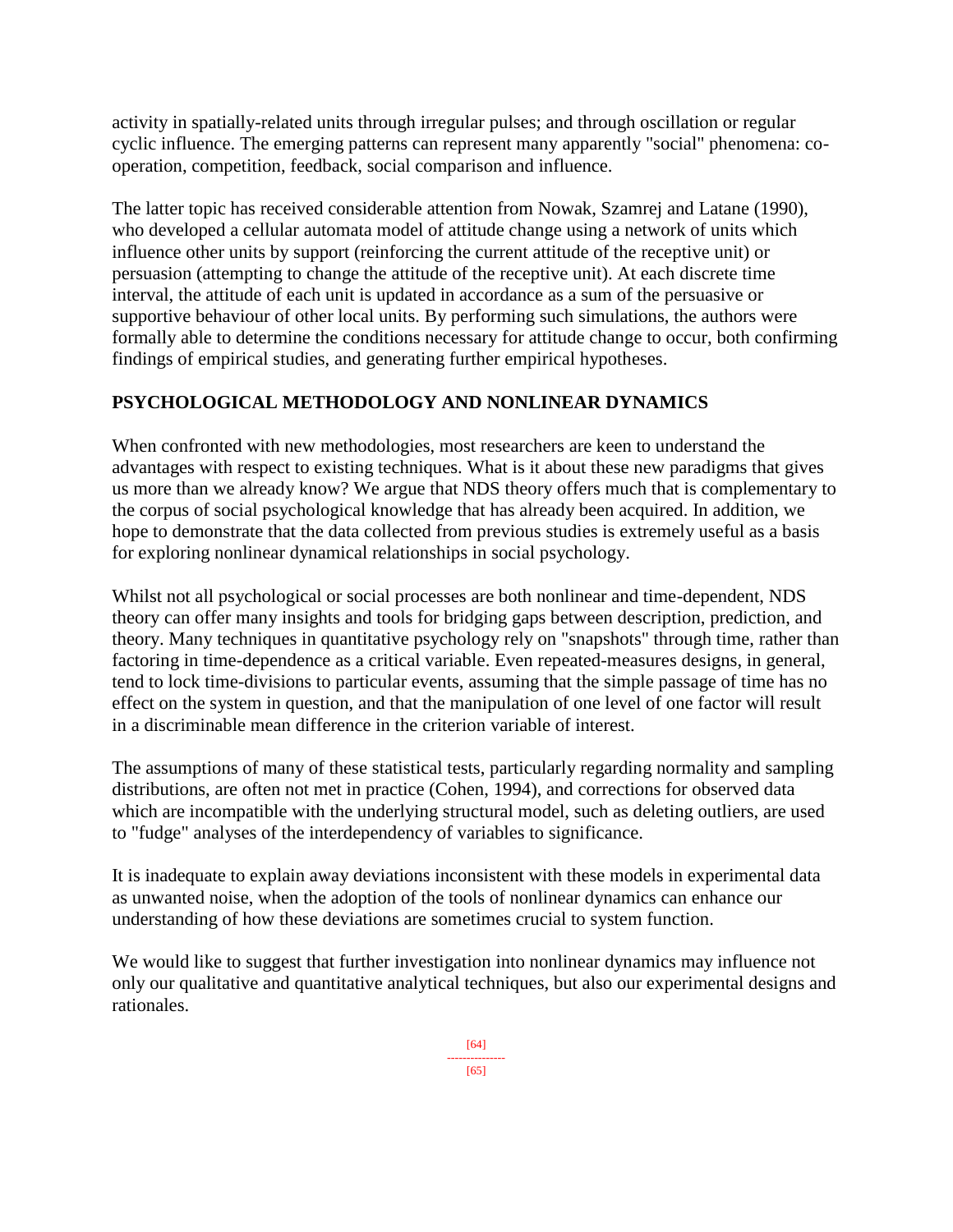# **METHODOLOGICAL IMPLICATIONS FOR A DYNAMICAL SOCIAL PSYCHOLOGY**

In providing a critique of current methodology in social psychology, we hope to open the way for a more general exploration of alternative models and methods for understanding social behaviour. As noted above, a number of researchers have already embarked upon this mission. For example, Eiser (1994) extended the traditional model of linear attitudinal "states" to a more general nonlinear model of attitudes, which provided qualitative explanations for aspects of attitude research which are inherently dynamic: attitude change, the consistency of certain attitude dimensions embedded in a higher-order space, and balancing the desire for consistency (stability) against the search for alternatives (instability).

The development of complex qualitative metaphors is balanced against the quantitative methodology developed almost entirely by Guastello (1982; 1995) who favours moderator regression as a method for quantifying cusp features in catastrophe models (i.e., demonstrating the nonlinear interaction of operationalised organisational culture variables in order to predict quantifiable changes).

For the social psychologist who initially and enthusiastically embraces nonlinear dynamical metaphors, the possibilities for generating entirely new areas of research are often overwhelming, particularly when we consider that the linear techniques often used are usually simple instances of more general cases. However, finding a starting point for data analysis, or attempting to design experiments in which variables can potentially provide evidence of substantial nonlinearity, is daunting. There are no encyclopaedic texts for nonlinear dynamics as applied to psychological systems - even to create such a text would be a difficult task because of the many paradigms currently in use, even in subfields of social psychology. In addition, not all social psychology is quantitative or experimental (e.g., symbolic interactionism), but this does not preclude such approaches from utilising the metaphors of nonlinear dynamics.

In this context, we present a brief guide to utilising qualitative nonlinear dynamics in social psychology.

*1. Metaphor.* Start examining a phenomena that has been explored at a basic level, but that you suspect has interesting features that require a more general explanation. For example, Carr, Watters and MacLachlan (1996) examined an extension to the theory of cognitive dissonance, which incorporates cognitive tolerance as evidence for a "dissonance-tolerance" continuum. This was based on evidence that, in Malawi, individuals successfully combine aspects of traditional and modern health beliefs when seeking modern medical assistance, without the dissonance that might be expected when individuals are confronted with apparently conflicting explanations for illness (MacLachlan & Carr, 1994). The transition from dissonance to tolerance as a function of belief in traditional medicine appeared to fit well with the notion of a splitting factor from catastrophe theory. The use of the cusp catastrophe in this instance permitted a number of specific hypotheses to be generated on the basis of the model's geometry (e.g., what were the critical values of belief in traditional medicine that signalled a move from dissonance to tolerance? If there was a jump between modern medical belief and medical-seeking behaviour, could this be an indication of hysteresis?).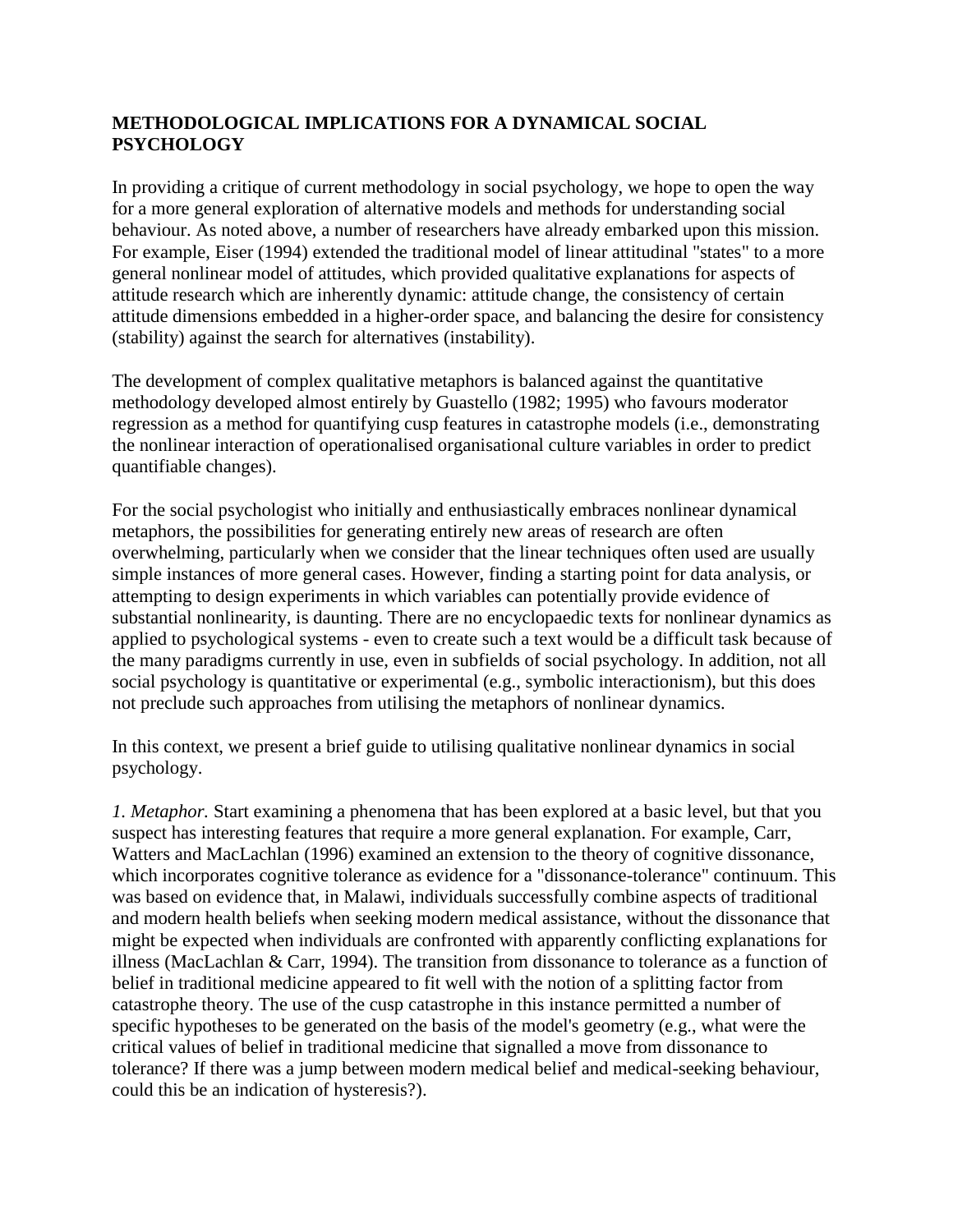*2. Operationalisation.* As with many designs in social psychology, it can be difficult to select variables which appropriately reflect the nature of social psychological processes in question. For example, in the study outlined above, principal components analysis was used to provide reduced, composite variables for health beliefs and behaviour which accounted for most of the variability of the original data, gathered from questionnaires. As with traditional multivariate designs, this can be used as a useful technique for determining the utility of particular modes of inquiry. It must be kept in mind that poor variable selection can lead to both unsubstantiated claims of nonlinearity and "chaos," and that there is a large literature on the effects of noise on quantifying dynamical systems, such that irregular fluctuations which may indicate basins of attraction are erroneous (for a comprehensive review, see Provenzale, Smith, Vio, & Murante, 1992).

> [65] --------------- [66]

*3. Data collection.* In general, to demonstrate nonlinearity, it is sufficient to have variables observed at a single point in time (such as those typically gathered in "between subjects" designs). To demonstrate dynamical activity (limit-cyclic or chaotic), it is necessary to construct a time series of observations over a number of points. This latter method of data collection is more commonly used in the social sciences in econometrics, which perhaps explains the many claims of "chaos" in the stock market (e.g., Sherry, 1994), but data from some "within subjects" and "repeated measures" research designs may also be adequate. The message here is not to "throw away" existing data generated from experiments framed in the traditional null-hypothesis testing rationale: it can be a valuable resource, particularly for determining nonlinearity to justify the search for time-dependent dynamics. Again, in the study outlined above, it was demonstrated that shifts observed in the distribution (as quantified by measures of skewness and dispersion) were related to state transition health behaviours determined by belief in modern medicine alone, rather than to a more complex set of motivations involving traditional beliefs (Carr, Watters & MacLachlan, 1996). This finding has practical relevance for the provision of modern health service in the developing countries of Africa, yet its underlying nature, and the points at which intervention is required, could not have been estimated and understood using a strictly linear model.

*4. Analysis.* Measures of dispersion and skewness are a necessary first step to examining the statistical features of a dataset. Nonlinearity in data is easily assessed by using any of the statistical packages which psychologists typically use, and selecting an appropriate nonlinear regression model. These techniques yield correlations ("R" values) and regression coefficients, so that their "fit" can be assessed with respect to existing linear models. Any increase in variability accounted for may indicate a nonlinearity in the dataset. Dynamical activity is generally assessed in one of two ways: by using a measure of divergence in the time series (such as the Lyapunov Exponent; Wolf, Swift, Swinney, & Vastano, 1985), or a measure of dimension, which quantifies the degree of differential equation which would be required to simulate the complexity of behaviour observed in the series (Grassberger & Procaccia, 1983). A positive Lyapunov Exponent of a series indicates that there is a level of divergence of values in the series which cannot be accounted for by regular cyclic activity, and is commonly accepted as an indication of the presence of "chaos". Changes in dimension indicating that the behaviour of a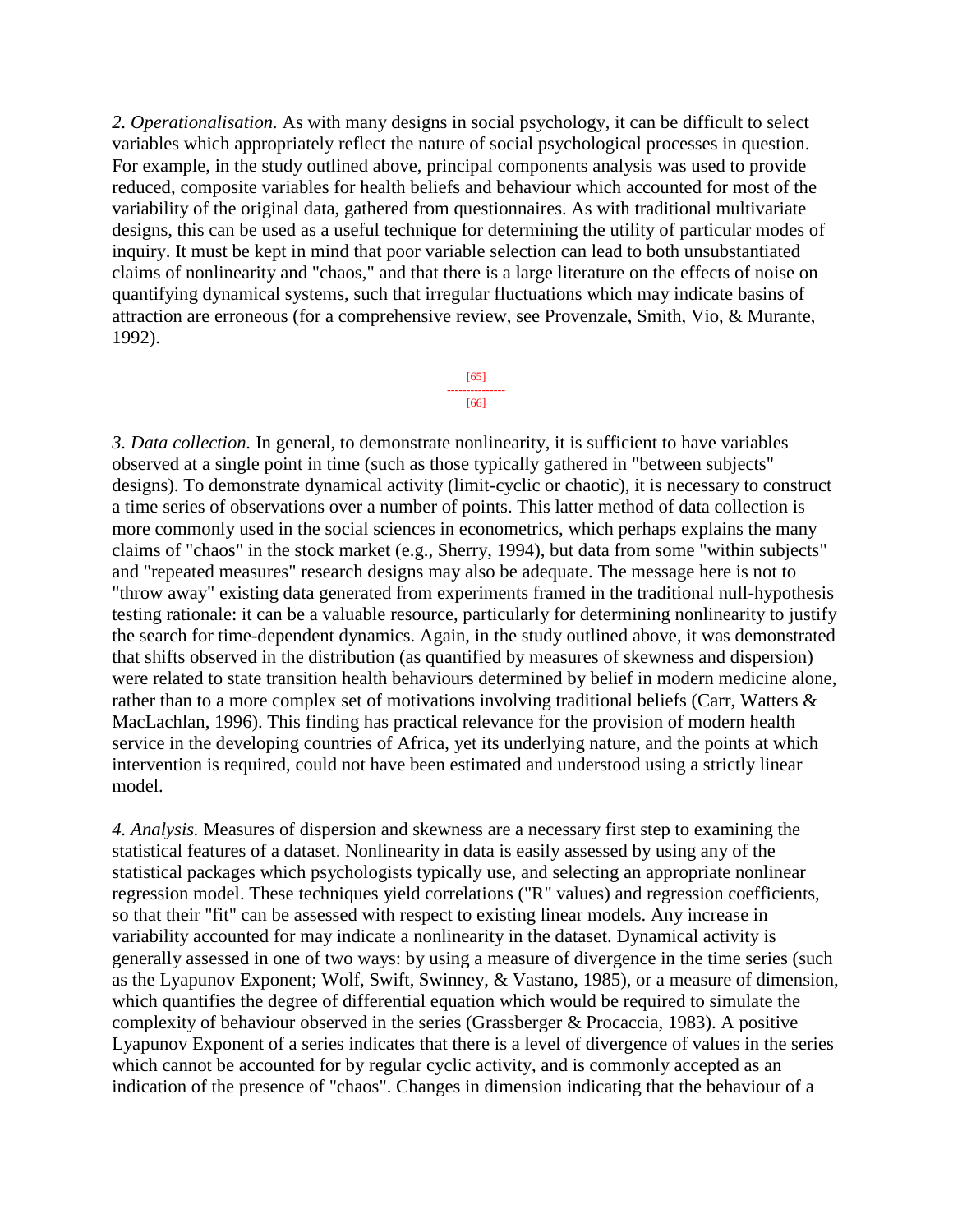time series can be accounted for by a simpler model (decrease in dimension) or required description by a more complex model (increase in dimension can also quantify state changes.

*5. Simulation.* Optimistically, the goal of data analysis in search of nonlinearity (and potentially chaos) yields information which permits the simulation of the phenomena in question, that is, the derivation of differential equations which totally describe the phenomena in question. This approach has been particularly successful in ecology, where the basic equations for predator-prey relationships (known as the "Lotka-Volterra" equations after their originators) have been wellknown for many years and the methodology for relating nonlinear model to experimental data is well developed (for a comprehensive review, see Rosenzweig & MacArthur, 1963). The social interaction between predator and prey species is described by this model in terms of several individual parameters (e.g., growth rate of the prey in the absence of predator), and their relationship (e.g., attack rate of the predator). The points at which their relationship becomes equilibrious (e.g., cyclic) or moves away from equilibrium, either into a "point attractor", (e.g., when all predators die because of a lack of prey), or into a state of chaos (e.g., the point at which the abundance of prey exceeds all possibility of the predators controlling their population). Although social psychology has utilised simulated events in probabilistic decision making (e.g., the prisoner's dilemma), the relationship between formal modelling and data analysis has not been explored. Simulation of social interactions using zero equilibrium criteria, as in the predator- prey, could be a potentially beneficial way of exploring the dynamics of social interaction prior to experimentation.



## **FURTHER READING**

Many general reference books have been published in recent years on the topics outlined above. For a comprehensive introduction to chaos theory and dynamical systems, we recommend Ott (1993) for technical clarity and Tsonis (1992) for applications. A popular account of the development of some key concepts in dynamical systems is given by Gleick (1987). For applications of dynamical systems to psychology, the volume by Abraham and Gilgen (1995) provides a wide array of examples. The definitive volume for social psychology is Vallacher and Novak (1994), which contains contributed papers applying dynamical principles (generally as metaphors) to a wide array of topics, including attitudes, organisational dynamics and social judgement. This may be an appropriate starting place for social psychologists interested in extending their work in this area. In addition, Guastello (1995) provides a broad introduction to catastrophe theory, and examines at length the practical issues associated with transitioning current psychological models into appropriate dynamical systems models. A recent text for nonlinear regression is Seber (1989), particularly useful for explanations of parameter estimation.

## **CONCLUSION**

We hope that, in providing a critique of current methodology, and suggestions for a new methodology in the context of the possibilities provided by dynamical system theory, we have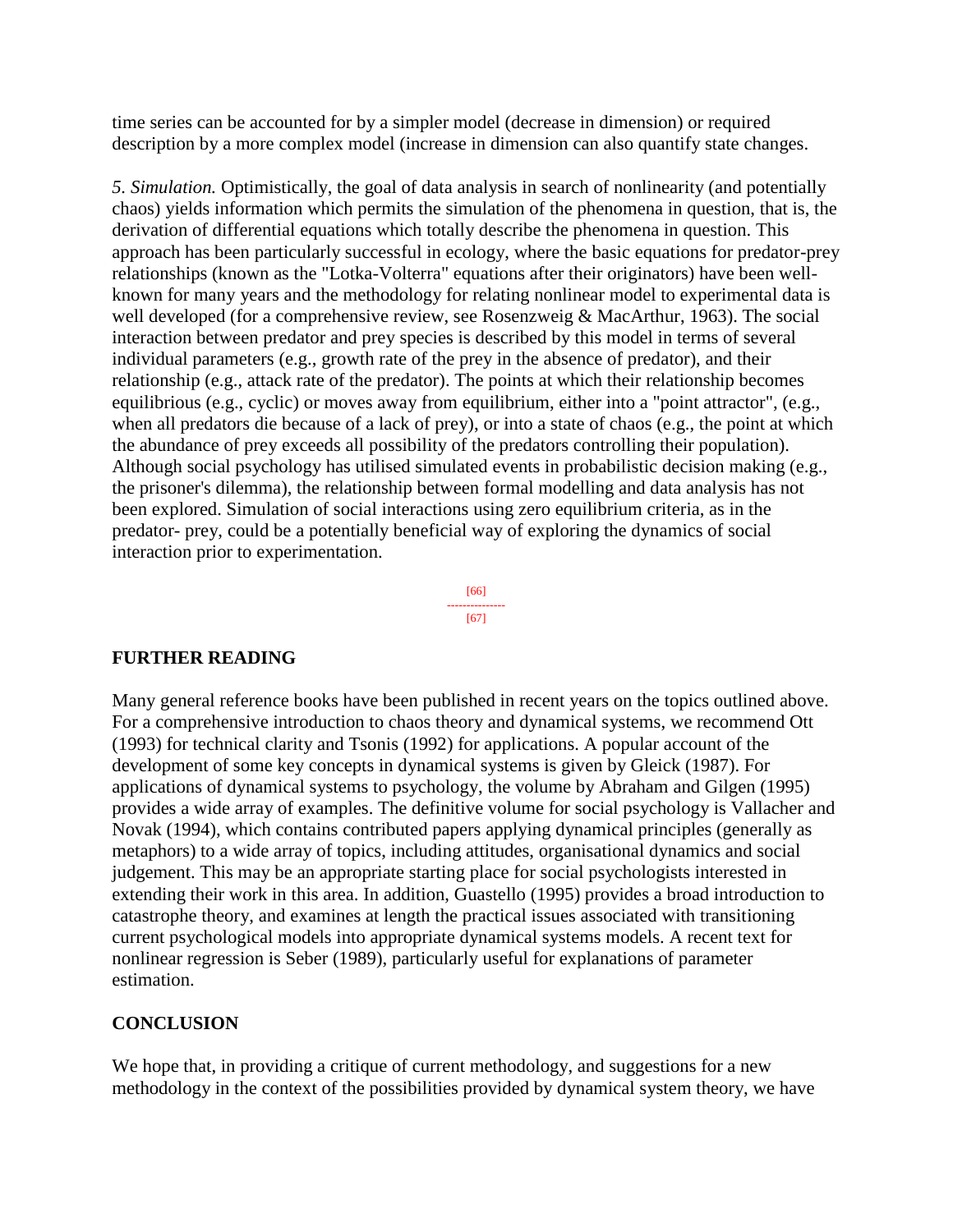highlighted those aspects of the theory which are relevant and useful to social psychologists. It should also be noted that we do not seek to discourage other researchers from pursuing predictability rather than determinism in their research, as the two issues are ultimately closely related. Many simple phenomena do have simple explanations, and perhaps the most elusive, intractable, but fascinating phenomena, will be open to analysis using the new methodologies.

Obviously, the deficits in experimental methodology cannot be solved by the introduction of one or two new techniques, or by a reliance on qualitative research alone to generate new ideas. An integrative approach to theory development is required, which utilises the hypothesis-generation approach to social behaviour as a deterministic, causal activity, as well as the attempt to quantify changes in behaviour as a function of "independent" variables.

# **ENDNOTE**

\* This is a revised version of a paper presented at the 25th Annual Conference of Australasian Social Psychologists & Second Annual Conference of Society of Australian Social Psychologists, Australian National University, Canberra, 1996.

# **REFERENCES**

Abraham, F. D. & Gilgen, A. R. 1995. Chaos Theory in Psychology. Westport: Greenwood Press.

Ball, P.J., Giles, H., & Hewstone, M. (1985). "Interpersonal accommodation and situational construals: An integrative formalism". In H. Giles & R.N. St.Clair (Eds.). Recent Advances in Language, Communication and Social Psychology.

Carr, S.C., Watters, P.A., MacLachlan, M. 1996. "Beyond cognitive tolerance: Towards the edge of chaos?". Paper presented at the 10th Annual Conference of the European Health Psychology Society, Dublin, Ireland.

Cohen, J. 1994. The earth is round. American Psychologist 49:997- 1003.

Eiser, J. R. 1994. Attitudes, Chaos and the Connectionist Mind. Oxford: Blackwell.

Gleick, J. 1987. Chaos: Making a New Science. New York: Viking.

Grassberger, P. & Procaccia, I. (1983). "Measuring the strangeness of strange attractors". Physica D 9:189-208.

Guastello, S. 1982. "Moderator regression and the cusp catastrophe: Application of the two-stage personnel selection, training, therapy, and policy evaluation". Behavioral Science 27:259-272.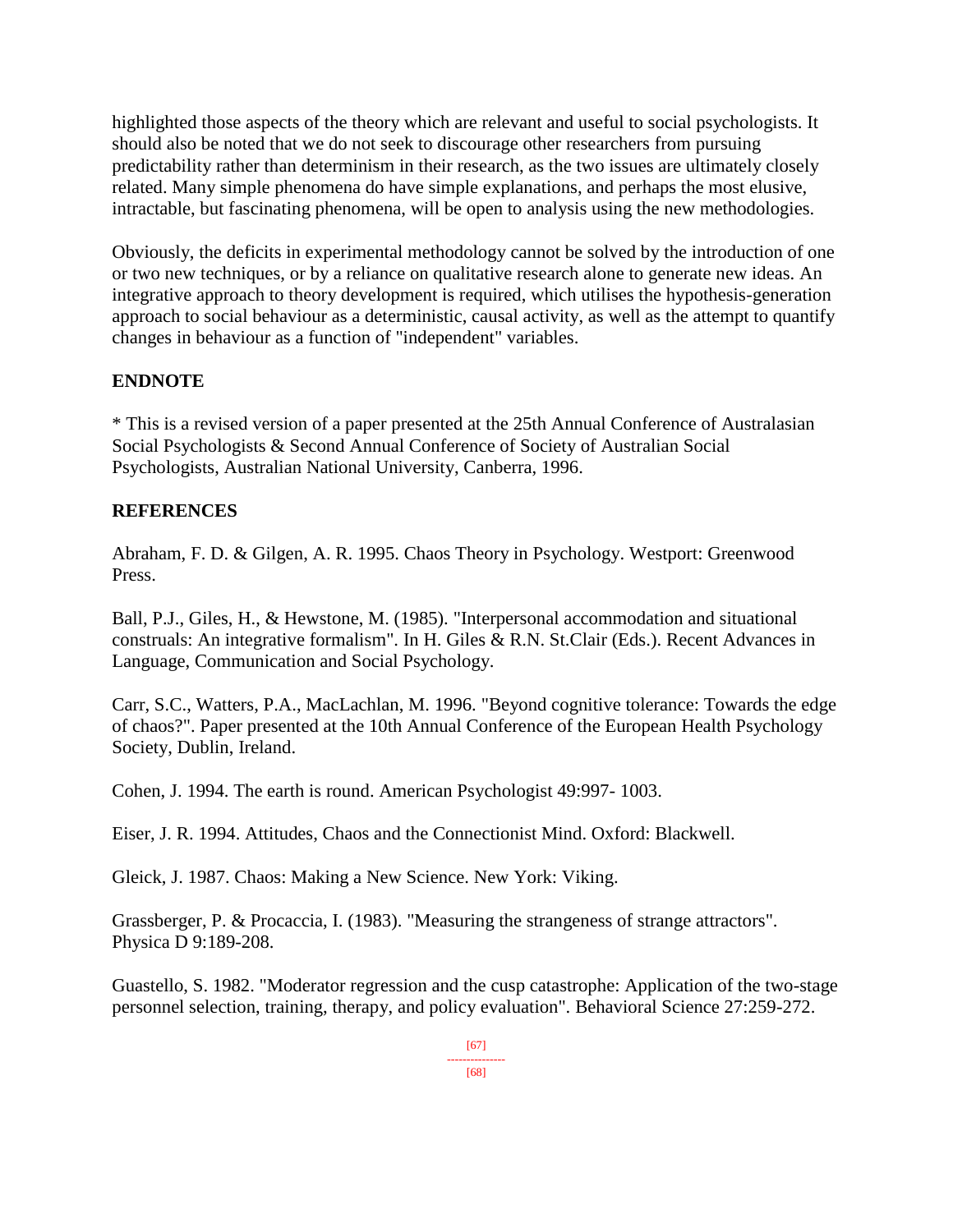Guastello, S. 1995. Chaos, Catastrophe, and Human Affairs: Applications of Nonlinear Dynamics to Work, Organizations, and Social Evolution. Hillsdale: Lawrence Erlbaum Associates.

Haken, H. 1977. Synergetics: An Introduction (Nonequilibrium Phase Transitions and Selforganization in Physics, Chemistry, and Biology). Berlin: Springer-Verlag.

Lorenz, E. 1963. "Deterministic nonperiodic flow". Journal of the Atmospheric Sciences 20:130- 141.

MacLachlan, M. & Carr, S.C. 1994. "Managing the AIDS crisis in Africa: In support of pluralism". Journal of Management in Medicine 8:45-53.

Nowak, A., Szamrej, J., & Latane, B. 1990. "From Private Attitude to Public Opinion: A Dynamic Theory of Social Impact". Psychological Review, 97: 362-376.

Ott, E. 1993. Chaos in Dynamical Systems. New York: Cambridge University Press.

Provenzale, A., Smith, L. A., Vio, R., & Murante, G. 1992. Distinguishing between lowdimensional dynamics and randomness in measured time series. Physica D 58:31-49.

Rosenzweig, M. L. & MacArthur, R. H. 1963. "Graphical representation and stability conditions of predator-prey interactions". American Naturalist 97:209-223.

Seber, G. 1989. Nonlinear Regression. New York: Wiley.

Shannon, C. E. 1948. "A mathematical theory of communication". Bell Systems Technical Journal 27:379-423.

Sherry, C. J. 1994. The New Science of Technical Analysis : Using the Statistical Techniques of Neuroscience to Uncover Order and Chaos in the Markets. Cambridge : Probus.

Thom, R. 1975. Structural Stability and Morphogenesis. New York: Benjamin-Addison Wesley.

Tsonis, A. 1992. Chaos: From Theory to Applications. New York: Plenum Press.

Vallacher, R. R. & Nowak, A. 1994. Dynamical Systems in Social Psychology. San Diego : Academic Press.

Von Neumann, J. 1964. Theory of Games and Economic Behaviour. New York: Wiley.

Wolf, A., Swift, J., Swinney, H., & Vastano, J. 1985. "Computing Lyapunov exponents from experimental data". Physica D 16:285.

Zeeman, E.C., Hall, C.S., Harrison, P.J., Marriage, G.H., & Shapland, P.H. 1976. "A model for institutional disturbances". British Journal of Mathematical and Statistical Psychology 29:66-80.